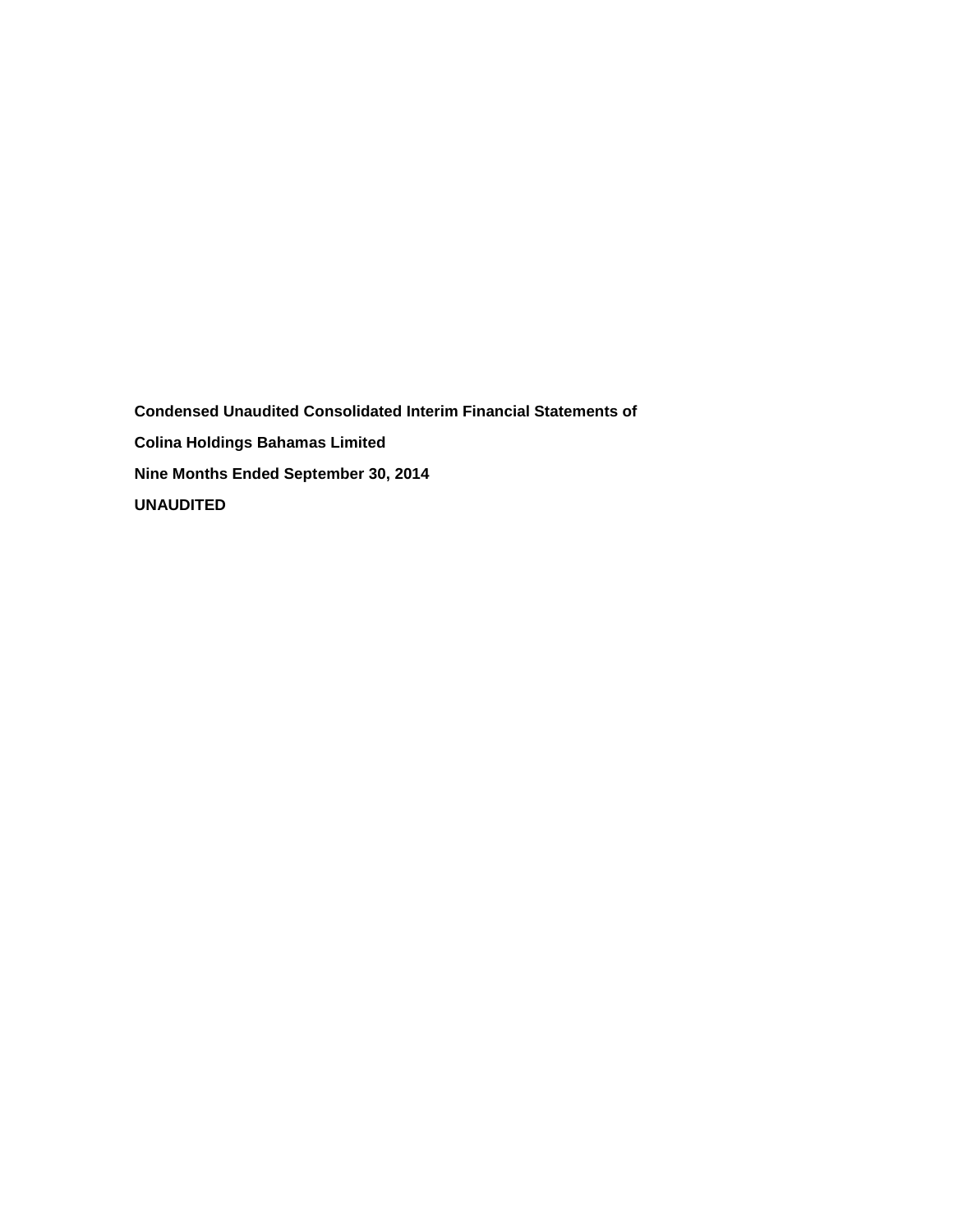## **Message from the Chairman**

Dear Shareholders,

I am pleased to report solid results for the third quarter 2014.

Net income for the nine months ended September 30, 2014 totaled \$10.8 million, compared with \$9.6 million during the same period in the prior year, an increase of 11.7%.

Total equity remains strong at \$154.6 million as at September 30, 2014 and is net of \$4.9 million in ordinary shareholder dividends issued in the reporting period.

The Company's total revenues for the first nine months to September 30, 2014 have increased to \$132.2 million compared to \$119.3 million for the same period in 2013, however gross policyholder benefits through September 2014 are trending below prior year's experience.

Total assets have increased to \$632.0 million as at September 30, 2014 compared to \$605.5 million as at December 31, 2013. Invested assets remain a significant proportion of the asset base, comprising 84.9% of total assets.

Colina remains committed to continue our growth in our core businesses while pursuing sound investment and operational efficiency initiatives to increase value for our customers and shareholders.

\_\_\_\_\_\_\_\_\_\_\_\_\_\_\_\_\_\_\_\_\_\_\_\_\_\_\_\_

Terence Hilts Chairman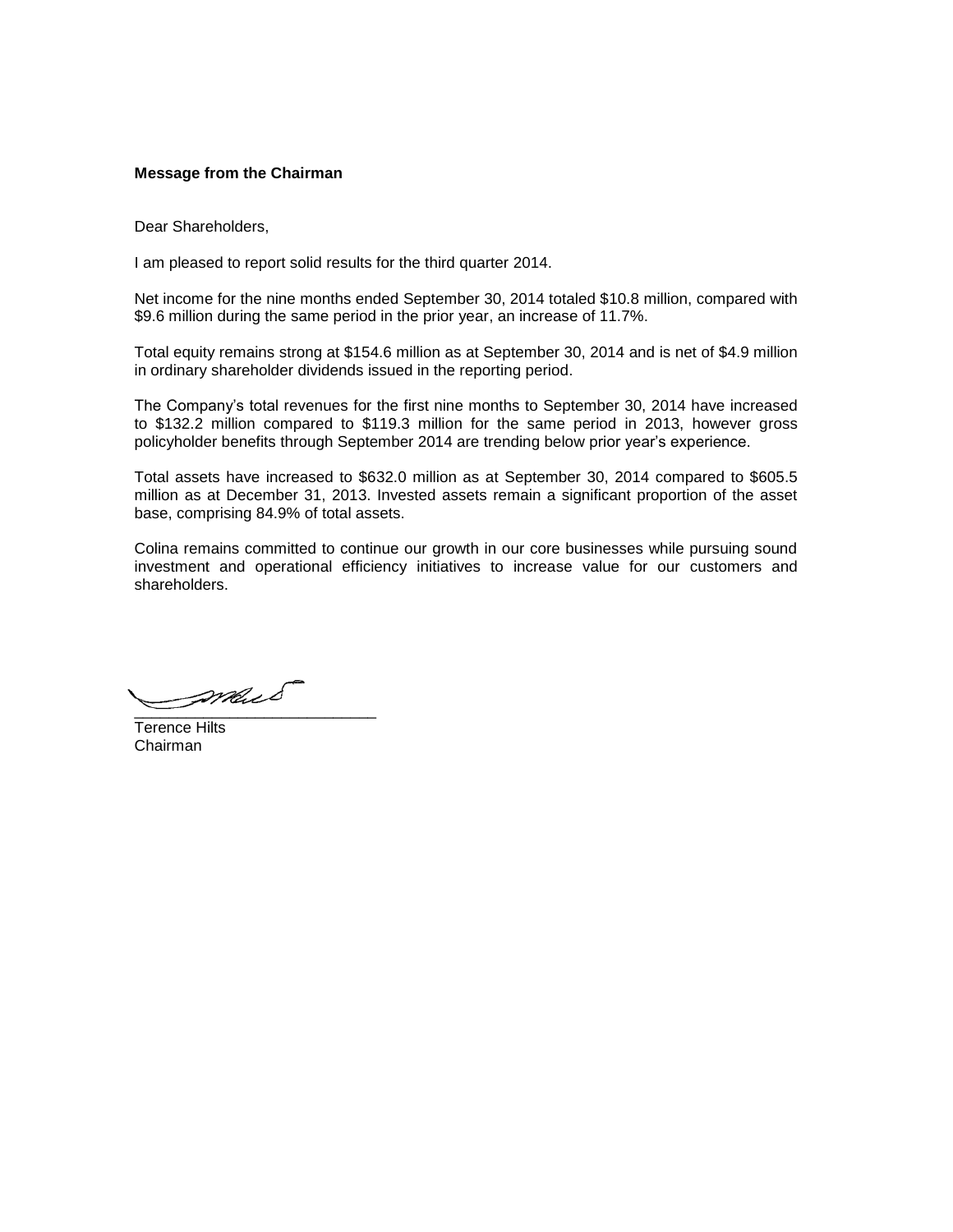## **COLINA HOLDINGS BAHAMAS LIMITED Unaudited Consolidated Interim Statement of Financial Position**

As at September 30, 2014 with comparative figures as at December 31, 2013 (Expressed in Bahamian dollars)

|                                                                                                                                                                | September 30,<br>2014 |                                                                                   | December 31,<br>2013 |                                                                                  |  |  |
|----------------------------------------------------------------------------------------------------------------------------------------------------------------|-----------------------|-----------------------------------------------------------------------------------|----------------------|----------------------------------------------------------------------------------|--|--|
| <b>ASSETS</b><br>Term deposits<br>Investment securities<br>Mortgages and commercial loans<br>Policy loans<br>Investment properties<br>Investment in associates | \$                    | 44,658,414<br>306,667,688<br>50,407,689<br>69,288,195<br>55,043,421<br>10,537,968 | \$                   | 31,784,777<br>289,400,060<br>54,771,731<br>67,145,774<br>54,998,301<br>9,782,328 |  |  |
| Total invested assets<br>Cash and demand balances<br>Receivables and other assets<br>Property and equipment<br>Goodwill<br>Other intangible assets             |                       | 536,603,375<br>17,229,163<br>40,259,885<br>18,987,434<br>18,391,916<br>493,148    |                      | 507,882,971<br>29,933,030<br>28,959,718<br>19,871,616<br>18,391,916<br>422,514   |  |  |
| <b>Total assets</b>                                                                                                                                            | \$                    | 631,964,921                                                                       | \$                   | 605,461,765                                                                      |  |  |
| <b>LIABILITIES</b><br>Provision for future policy benefits<br>Policy dividends on deposit                                                                      | \$                    | 370,214,840<br>27,743,133                                                         | \$                   | 352,911,498<br>28,209,136                                                        |  |  |
| Total policy liabilities<br>Other liabilities                                                                                                                  |                       | 397,957,973<br>79,433,717                                                         |                      | 381,120,634<br>75,286,788                                                        |  |  |
| <b>Total liabilities</b>                                                                                                                                       |                       | 477,391,690                                                                       |                      | 456,407,422                                                                      |  |  |
| <b>EQUITY</b><br>Ordinary shares<br>Treasury shares<br>Share premium<br>Revaluation reserve<br>Retained earnings                                               |                       | 24,729,613<br>(50, 549)<br>5,960,299<br>9,708,749<br>55,266,959                   |                      | 24,729,613<br>(50, 549)<br>5,960,299<br>9,287,941<br>51,619,384                  |  |  |
| Total ordinary shareholders' equity<br>Preference shares                                                                                                       |                       | 95,615,071<br>40,500,000                                                          |                      | 91,546,688<br>40,500,000                                                         |  |  |
| Total shareholders' equity<br>Non-controlling interests                                                                                                        |                       | 136,115,071<br>18,458,160                                                         |                      | 132,046,688<br>17,007,655                                                        |  |  |
| <b>Total equity</b>                                                                                                                                            |                       | 154,573,231                                                                       |                      | 149,054,343                                                                      |  |  |
| Total liabilities and equity                                                                                                                                   | \$                    | 631,964,921                                                                       | \$                   | 605,461,765                                                                      |  |  |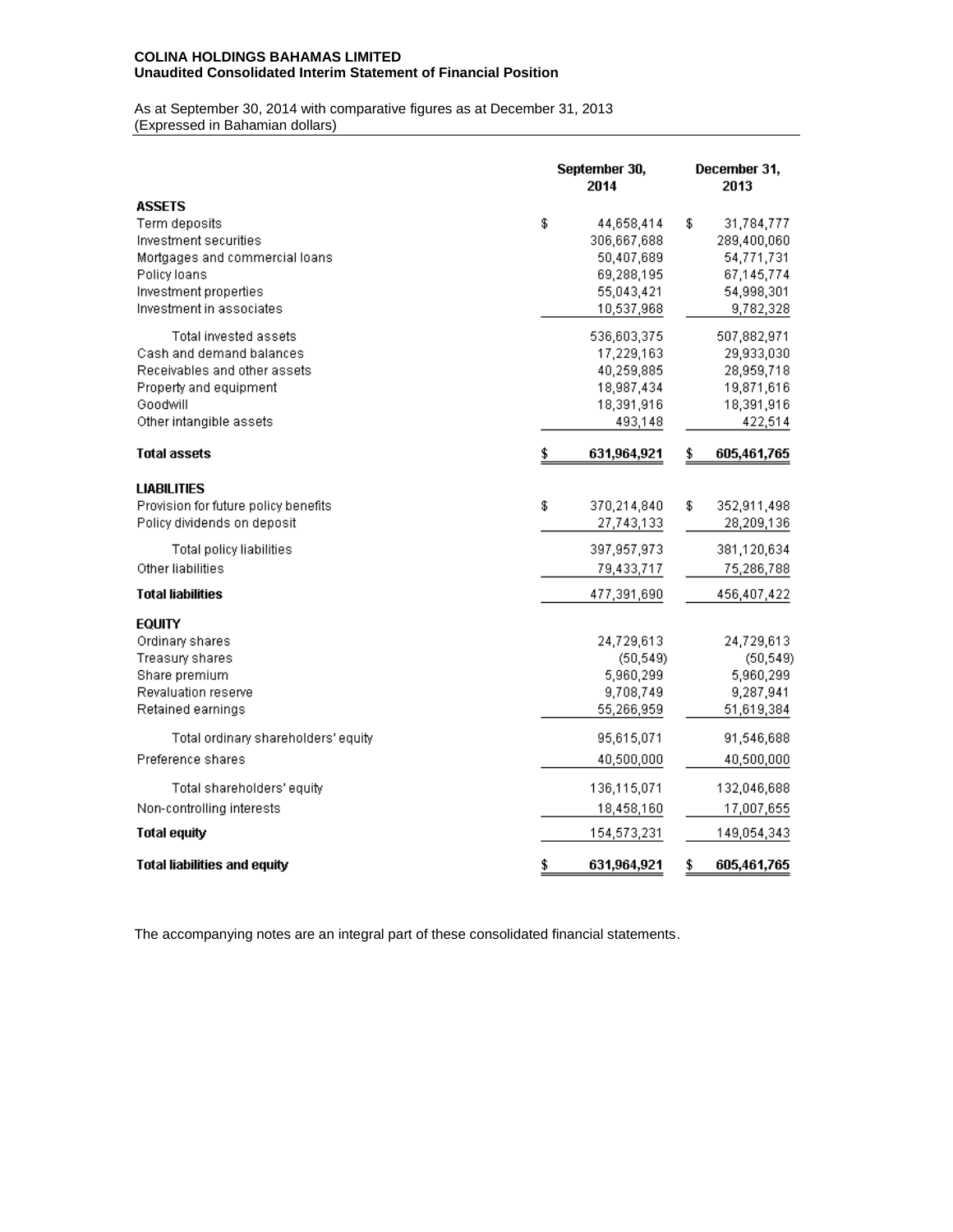#### **COLINA HOLDINGS BAHAMAS LIMITED Unaudited Consolidated Interim Statement of Income**

For the nine months ended September 30, 2014

with comparative figures for the nine months ended September 30, 2013

(Expressed in Bahamian dollars)

|                                                      | <b>9 Months Ended</b><br>September 30, 2014 | <b>9 Months Ended</b><br>September 30, 2013 |  |  |  |
|------------------------------------------------------|---------------------------------------------|---------------------------------------------|--|--|--|
| Revenues:                                            |                                             |                                             |  |  |  |
| Premium revenue                                      | \$<br>106,410,243                           | \$<br>103,169,146                           |  |  |  |
| Less: Reinsurance premiums                           | 9,234,970                                   | 9,700,252                                   |  |  |  |
| Net premium revenue                                  | 97.175.273                                  | 93,468,894                                  |  |  |  |
| Net investment income                                | 22,658,568                                  | 19,176,705                                  |  |  |  |
| Share of net gain of associates                      | 755,641                                     | 117,107                                     |  |  |  |
| Net commission income                                | 2,306,852                                   | 1,896,714                                   |  |  |  |
| Investment management and other fees<br>Other income | 8,494,542                                   | 4,228,314                                   |  |  |  |
|                                                      | 815,983                                     | 446,904                                     |  |  |  |
| Total revenues                                       | 132,206,859                                 | 119,334,638                                 |  |  |  |
| Benefits and expenses:                               |                                             |                                             |  |  |  |
| Policyholders' benefits                              | 70.287.959                                  | 69.030.246                                  |  |  |  |
| Less: Reinsurance recoveries                         | 6,976,822                                   | 6,707,608                                   |  |  |  |
| Net policyholders' benefits                          | 63,311,137                                  | 62,322,638                                  |  |  |  |
| Changes in provision for future policy benefits      | 17,303,342                                  | 8,665,684                                   |  |  |  |
| General and administrative expenses                  | 28,814,307                                  | 25,850,008                                  |  |  |  |
| Commissions                                          | 7,894,427                                   | 8,842,186                                   |  |  |  |
| Premium and other tax expense                        | 2,799,437                                   | 2,702,466                                   |  |  |  |
| Finance costs                                        | 917,045                                     | 897,111                                     |  |  |  |
| Other expenses                                       | 407,097                                     | 423,619                                     |  |  |  |
| Total benefits and expenses                          | 121,446,792                                 | 109,703,712                                 |  |  |  |
| Net income for the period:                           | 10,760,067                                  | \$<br>9,630,926                             |  |  |  |
| Net income attributable to:                          |                                             |                                             |  |  |  |
| Equity shareholders of the Company                   | \$<br>10,487,940                            | \$<br>9,209,024                             |  |  |  |
| Non-controlling interests                            | 272,127                                     | 421,902                                     |  |  |  |
| Net income for the period                            | \$<br>10,760,067                            | \$<br>9,630,926                             |  |  |  |
| Basic earnings per ordinary share (Note 4)           | \$<br>0.35                                  | 0.30<br>\$                                  |  |  |  |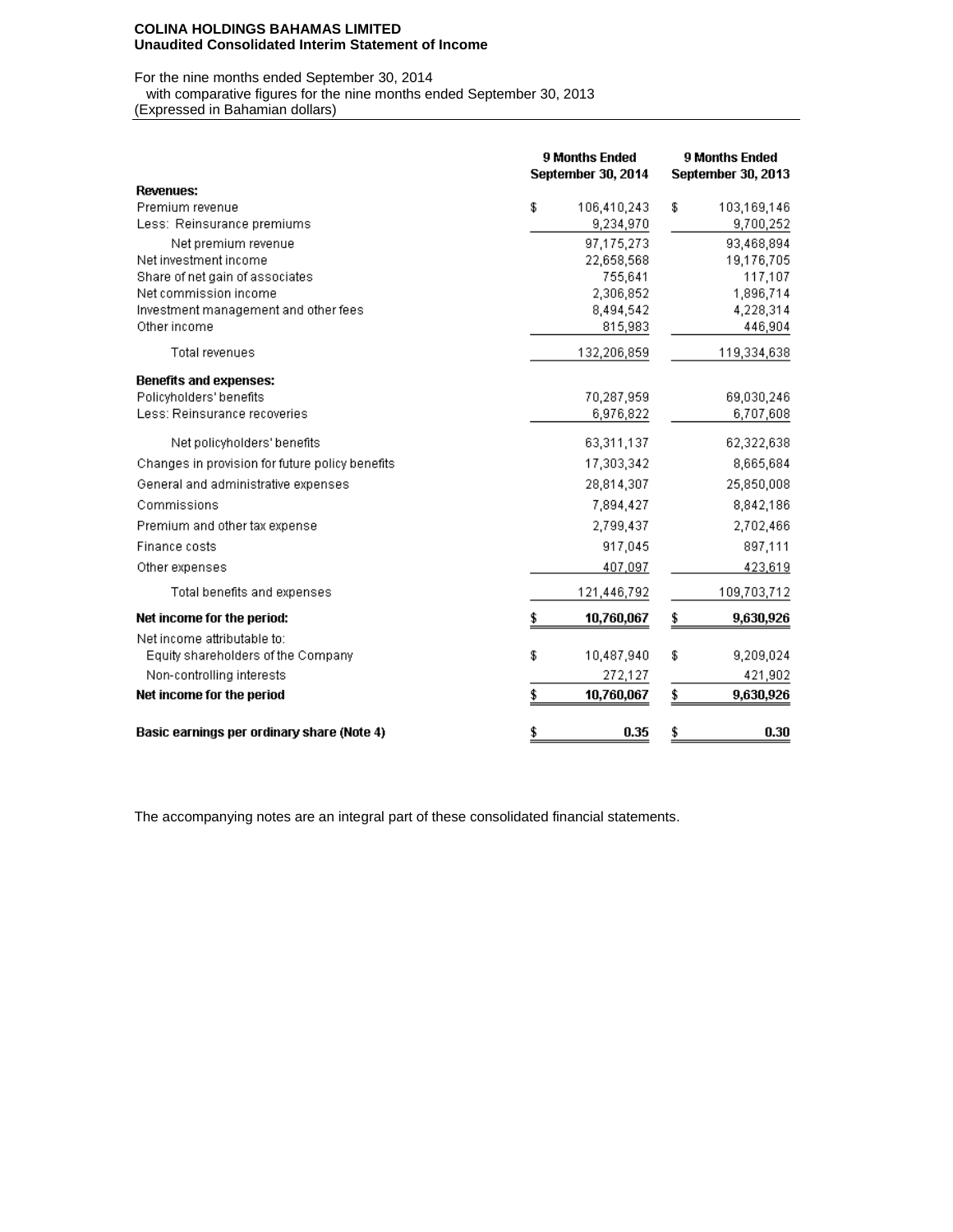### **COLINA HOLDINGS BAHAMAS LIMITED Unaudited Consolidated Interim Statement of Comprehensive Income**

For the nine months ended September 30, 2014

with comparative figures for the nine months ended September 30, 2013

(Expressed in Bahamian dollars)

|                                               | <b>9 Months Ended</b><br>September 30, 2014 |            |    | <b>9 Months Ended</b><br><b>September 30, 2013</b> |  |  |  |
|-----------------------------------------------|---------------------------------------------|------------|----|----------------------------------------------------|--|--|--|
| Net income for the period                     | \$                                          | 10,760,067 | \$ | 9,630,926                                          |  |  |  |
| Other comprehensive gains/(losses):           |                                             |            |    |                                                    |  |  |  |
| Change in available-for-sale financial assets |                                             | 789,808    |    | (200, 244)                                         |  |  |  |
| Total comprehensive income for the period     |                                             | 11,549,875 |    | 9,430,682                                          |  |  |  |
| <b>Attributable to:</b>                       |                                             |            |    |                                                    |  |  |  |
| Equity shareholders of the Company            | \$                                          | 11,277,748 | \$ | 9,008,780                                          |  |  |  |
| Non-controlling interests                     |                                             | 272,127    |    | 421,902                                            |  |  |  |
| Total comprehensive income for the period     |                                             | 11,549,875 |    | 9,430,682                                          |  |  |  |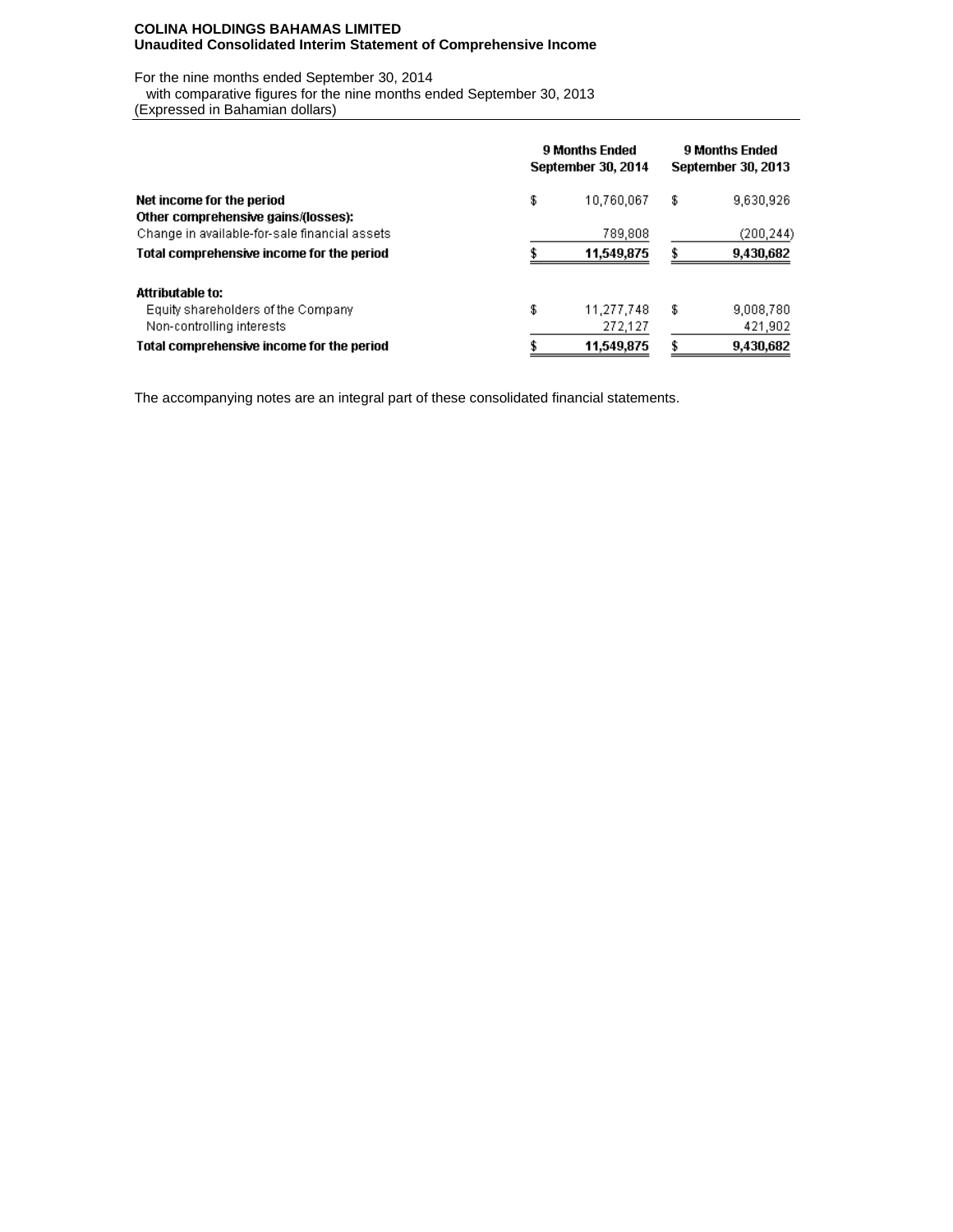#### **COLINA HOLDINGS BAHAMAS LIMITED Unaudited Consolidated Interim Statement of Income**

For the three months ended September 30, 2014

with comparative figures for the three months ended September 30, 2013

(Expressed in Bahamian dollars)

|                                                 | <b>3 Months Ended</b><br>September 30, 2014 |            |    | <b>3 Months Ended</b><br><b>September 30, 2013</b> |  |  |  |
|-------------------------------------------------|---------------------------------------------|------------|----|----------------------------------------------------|--|--|--|
| <b>Revenues:</b>                                |                                             |            |    |                                                    |  |  |  |
| Premium revenue                                 | \$                                          | 38,307,241 | \$ | 34,320,312                                         |  |  |  |
| Less: Reinsurance premiums                      |                                             | 3,120,942  |    | 3,335,666                                          |  |  |  |
| Net premium revenue                             |                                             | 35,186,299 |    | 30,984,646                                         |  |  |  |
| Net investment income                           |                                             | 3,937,313  |    | 6,333,622                                          |  |  |  |
| Share of net gain of associates                 |                                             | 410,062    |    | 136,315                                            |  |  |  |
| Net commission income                           |                                             | 764,165    |    | 575,624                                            |  |  |  |
| Investment management and other fees            |                                             | 5,652,221  |    | 1,516,083                                          |  |  |  |
| Other income                                    |                                             | 284,820    |    | 53,693                                             |  |  |  |
| Total revenues                                  |                                             | 46,234,880 |    | 39,599,983                                         |  |  |  |
| <b>Benefits and expenses:</b>                   |                                             |            |    |                                                    |  |  |  |
| Policyholders' benefits                         |                                             | 26,098,829 |    | 21,019,148                                         |  |  |  |
| Less: Reinsurance recoveries                    |                                             | 2,846,104  |    | 1,280,634                                          |  |  |  |
| Net policyholders' benefits                     |                                             | 23,252,725 |    | 19,738,514                                         |  |  |  |
| Changes in provision for future policy benefits |                                             | 5,603,546  |    | 5,159,035                                          |  |  |  |
| General and administrative expenses             |                                             | 10,138,543 |    | 8,241,799                                          |  |  |  |
| Commissions                                     |                                             | 2,841,194  |    | 2,606,978                                          |  |  |  |
| Premium and other tax expense                   |                                             | 950,849    |    | 825,049                                            |  |  |  |
| Finance costs                                   |                                             | 307,959    |    | 295,493                                            |  |  |  |
| Other expenses                                  |                                             | 146,107    |    | 110,454                                            |  |  |  |
| Total benefits and expenses                     |                                             | 43,240,923 |    | 36,977,322                                         |  |  |  |
| Net income for the period:                      |                                             | 2,993,957  | \$ | 2,622,661                                          |  |  |  |
| Net income/(loss) attributable to:              |                                             |            |    |                                                    |  |  |  |
| Equity shareholders of the Company              | \$                                          | 3,441,609  | \$ | 2,507,702                                          |  |  |  |
| Non-controlling interests                       |                                             | (447, 652) |    | 114,959                                            |  |  |  |
| Net income for the period                       | \$                                          | 2,993,957  | \$ | 2,622,661                                          |  |  |  |
| Basic earnings per share (Note 4)               | \$                                          | 0.11       | \$ | 0.06                                               |  |  |  |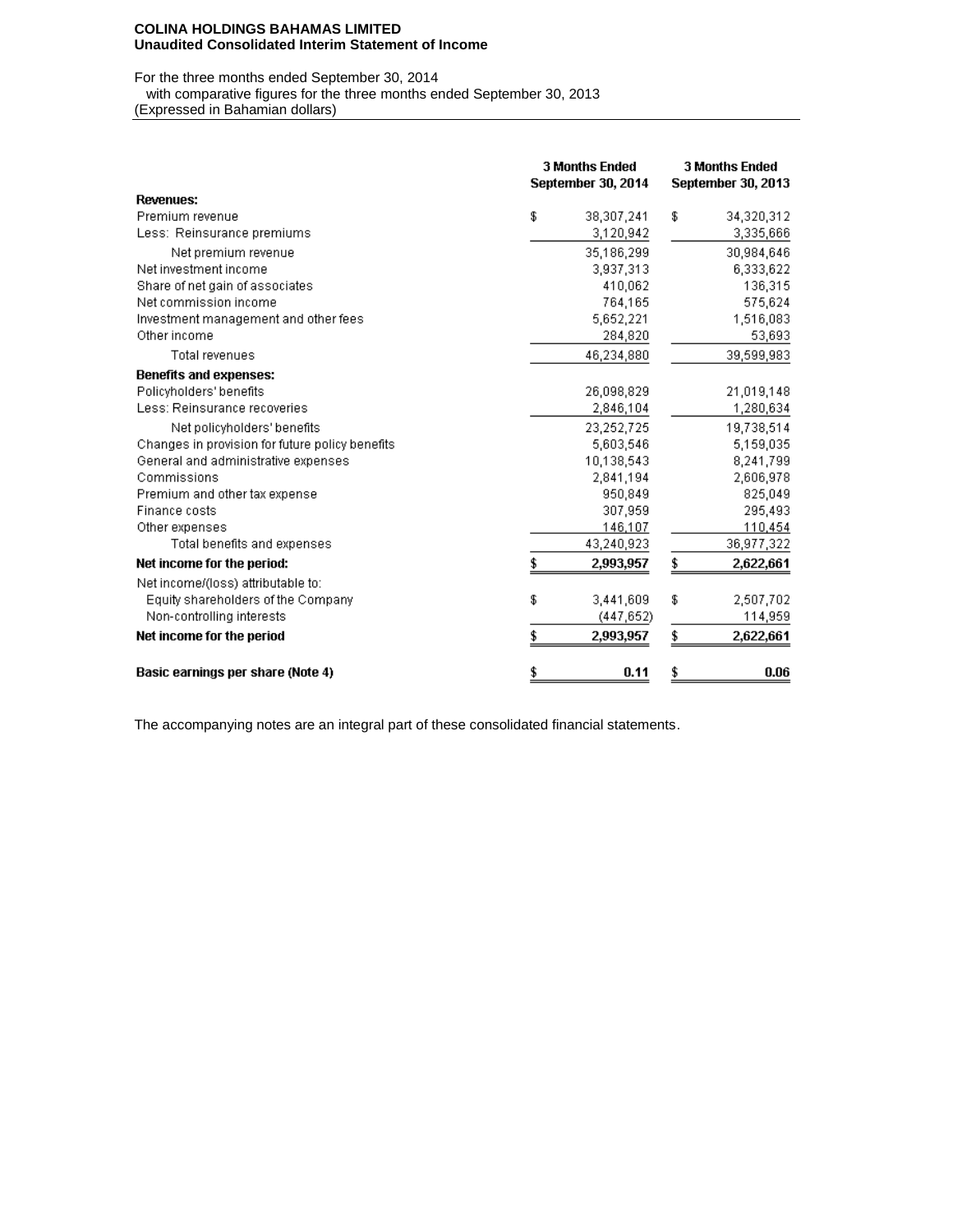### **COLINA HOLDINGS BAHAMAS LIMITED Unaudited Consolidated Interim Statement of Comprehensive Income**

For the three months ended September 30, 2014

 with comparative figures for the three months ended September 30, 2013 (Expressed in Bahamian dollars)

|                                                         | <b>3 Months Ended</b><br>September 30, 2014 | <b>3 Months Ended</b><br>September 30, 2013 |    |           |
|---------------------------------------------------------|---------------------------------------------|---------------------------------------------|----|-----------|
| Net income for the period<br>Other comprehensive gains: | \$                                          | 2,993,957                                   | \$ | 2,622,661 |
| Change in available-for-sale financial assets           |                                             | 260,682                                     |    | 91,063    |
| Total comprehensive income for the period               |                                             | 3,254,639                                   |    | 2,713,724 |
| Attributable to:                                        |                                             |                                             |    |           |
| Equity shareholders of the Company                      | \$                                          | 3,702,291                                   | \$ | 2,598,765 |
| Non-controlling interests                               |                                             | (447, 652)                                  |    | 114,959   |
| Total comprehensive income for the period               |                                             | 3,254,639                                   |    | 2,713,724 |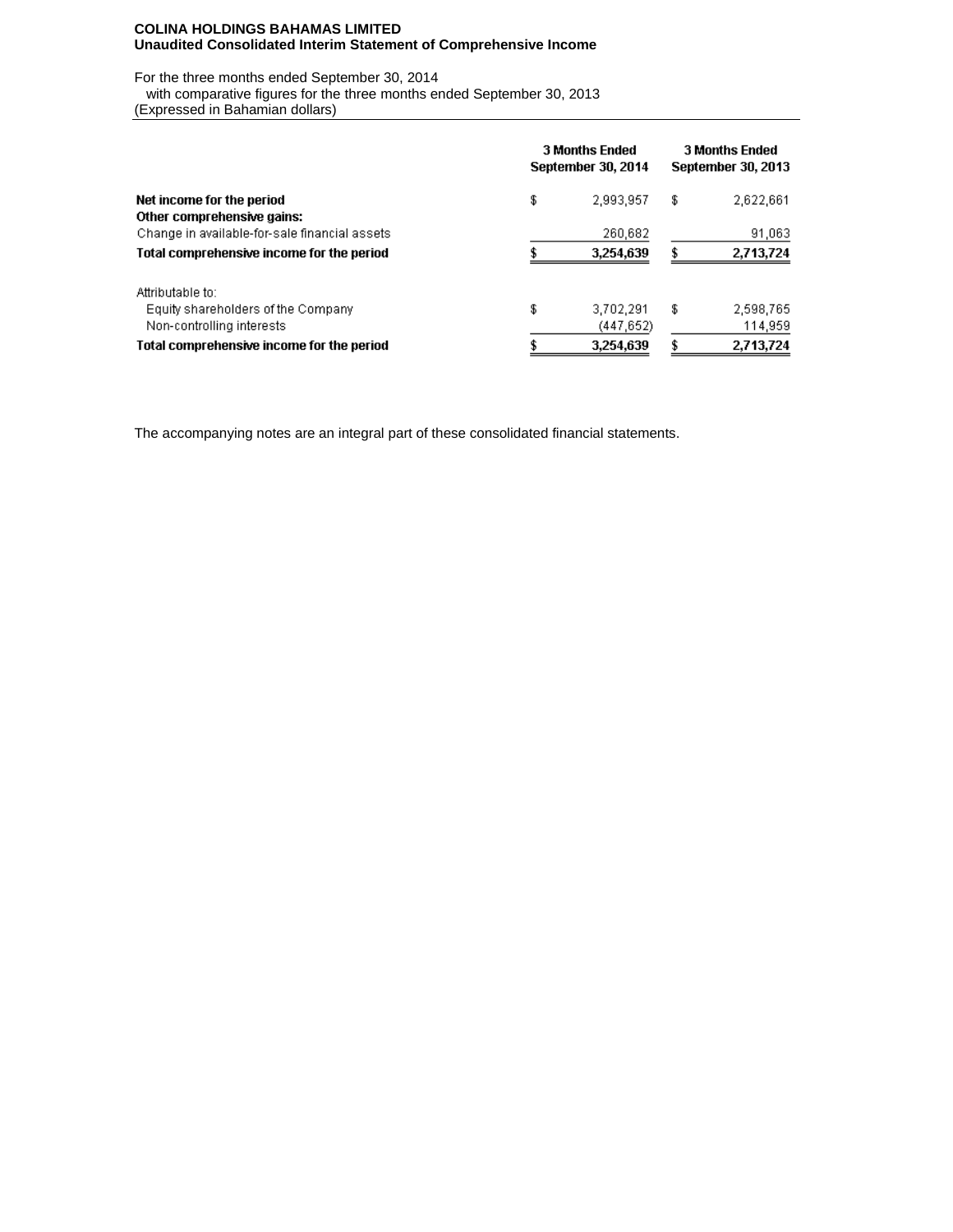### **COLINA HOLDINGS BAHAMAS LIMITED Unaudited Consolidated Statement of Changes in Equity**

# For the nine months ended September 30, 2014

 with comparative figures for the nine months ended September 30, 2013 (Expressed in Bahamian dollars)

|                                                                                           | Ordinary<br><b>Share</b><br>Capital |      | Treasury<br><b>Shares</b> | <b>Share</b><br><b>Premium</b> | <b>Revaluation</b><br><b>Reserve</b> |      | Preference<br><b>Share</b><br>Capital |     | Retained<br>Earnings | <b>Non-controlling</b><br><b>Interests</b> |    | <b>Total</b><br><b>Equity</b> |
|-------------------------------------------------------------------------------------------|-------------------------------------|------|---------------------------|--------------------------------|--------------------------------------|------|---------------------------------------|-----|----------------------|--------------------------------------------|----|-------------------------------|
| Balance, January 1, 2013<br>Net loss on remeasurement of<br>available-for-sale securities | 24,729,613                          | - \$ | $(154, 531)$ \$           | 5,960,299 \$                   | 8,736,942                            | - \$ | 30,000,000                            | -96 | 44,410,992 \$        | 14,233,267                                 | Æ  | 127,916,582                   |
| to fair value                                                                             |                                     |      |                           |                                | (200, 244)                           |      |                                       |     |                      |                                            |    | (200, 244)                    |
| Net income for the period                                                                 |                                     |      |                           |                                |                                      |      |                                       |     | 9,209,024            | 421,902                                    |    | 9,630,926                     |
| Changes in non-controlling interests                                                      |                                     |      |                           |                                |                                      |      |                                       |     |                      | 3,500,372                                  |    | 3,500,372                     |
| Decrease in treasury shares                                                               |                                     |      | 103,982                   |                                |                                      |      |                                       |     |                      |                                            |    | 103,982                       |
| Ordinary share dividend                                                                   |                                     |      |                           |                                |                                      |      |                                       |     | (4,450,531)          |                                            |    | (4,450,531)                   |
| Preference share dividends                                                                |                                     |      |                           |                                |                                      |      |                                       |     | (1,875,000)          |                                            |    | (1,875,000)                   |
| Balance, September 30, 2013                                                               | 24,729,613                          |      | (50, 549)                 | 5,960,299                      | 8,536,698                            |      | 30,000,000                            |     | 47,294,485           | 18,155,541                                 |    | 134,626,087                   |
| Balance, January 1, 2014<br>Net gain on remeasurement of<br>available-for-sale securities | 24,729,613 \$                       |      | $(50, 549)$ \$            | 5,960,299 \$                   | 9,287,941                            | -S   | 40,500,000                            |     | 51,619,384 \$        | 17,007,655                                 | -8 | 149,054,343                   |
| to fair value<br>Net fair value loss transferred to                                       |                                     |      |                           |                                | 789,808                              |      |                                       |     |                      |                                            |    | 789,808                       |
| income on disposal of<br>available-for-sale securities                                    |                                     |      |                           |                                | (369,000)                            |      |                                       |     |                      |                                            |    | (369,000)                     |
| Net income for the period                                                                 |                                     |      |                           |                                |                                      |      |                                       |     | 10,487,940           | 1,178,378                                  |    | 11,666,318                    |
| Changes in non-controlling interests                                                      |                                     |      |                           |                                |                                      |      |                                       |     |                      | 272,127                                    |    | 272,127                       |
| Ordinary share dividends                                                                  |                                     |      |                           |                                |                                      |      | $\overline{\phantom{0}}$              |     | (4,941,926)          |                                            |    | (4,941,926)                   |
| Preference share dividends                                                                |                                     |      |                           |                                |                                      |      |                                       |     | (1,898,439)          |                                            |    | (1,898,439)                   |
| Balance, September 30, 2014                                                               | 24,729,613                          | \$   | (50, 549)                 | 5,960,299                      | 9,708,749                            |      | 40,500,000                            |     | 55,266,959           | 18,458,160                                 |    | 154,573,231                   |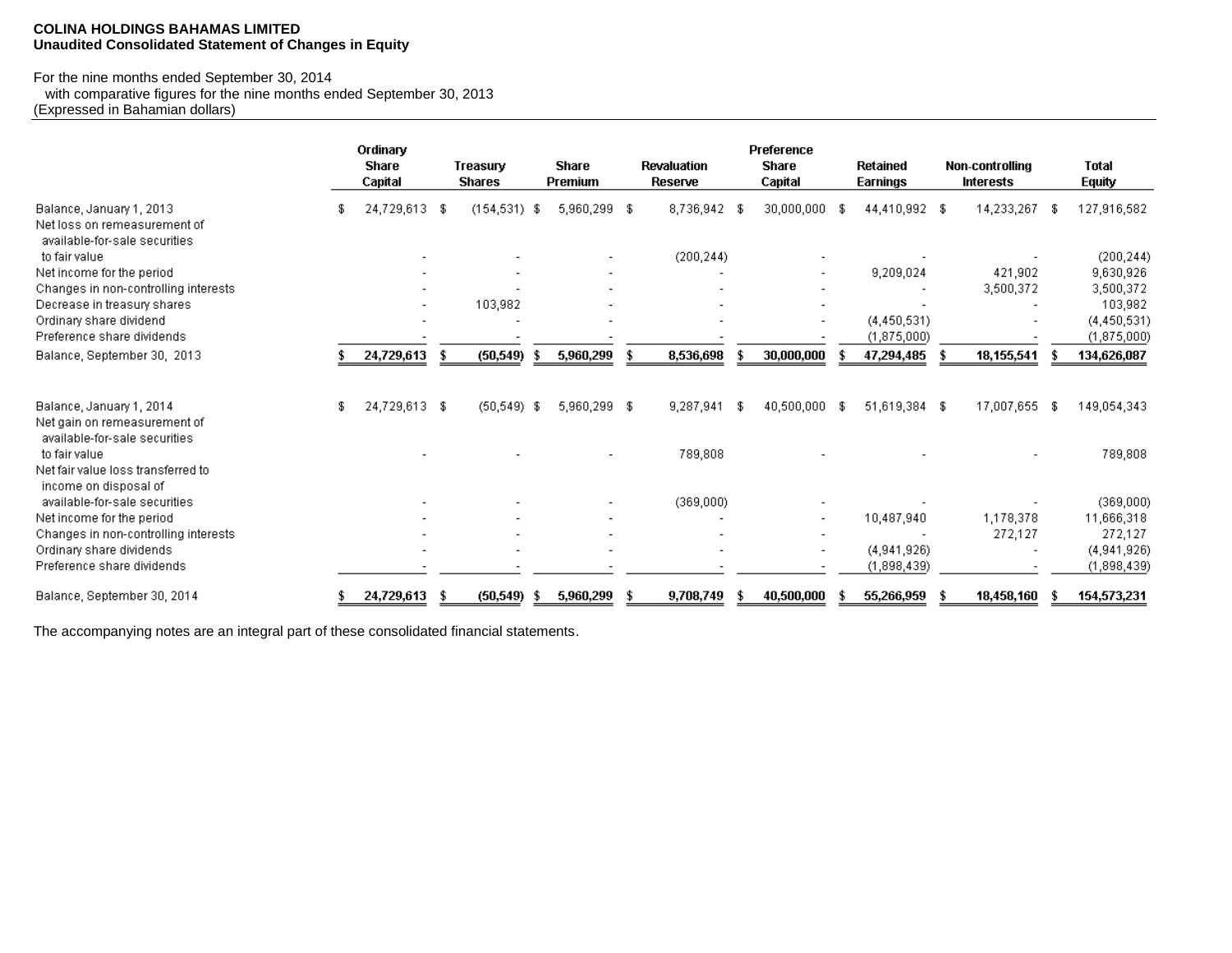#### **COLINA HOLDINGS BAHAMAS LIMITED Unaudited Consolidated Statement of Cash Flows**

For the nine months ended September 30, 2014

with comparative figures for the nine months ended September 30, 2013

(Expressed in Bahamian dollars)

|                                                      | 9 Months Ended<br>September 30, 2014 | 9 Months Ended<br>September 30, 2013 |                |  |
|------------------------------------------------------|--------------------------------------|--------------------------------------|----------------|--|
| Cash flows from operating activities:                |                                      |                                      |                |  |
| Net income                                           | \$<br>11,666,318                     | \$                                   | 9,630,926      |  |
| Adjustments to reconcile net income to net cash.     |                                      |                                      |                |  |
| used in operating activities:                        |                                      |                                      |                |  |
| Change in unrealized loss on fair value              |                                      |                                      |                |  |
| through income securities                            | 307,124                              |                                      | 2,148,189      |  |
| Increase in provision for future policy benefits     | 17,303,342                           |                                      | 8,665,684      |  |
| Changes in loss provisions for loans and receivables | 552,758                              |                                      | 1,350,075      |  |
| Depreciation and amortization charges                | 998,438                              |                                      | 1,036,286      |  |
| Net realized loss/(gain) on fair value through       |                                      |                                      |                |  |
| income securities.                                   | 18,114                               |                                      | (112, 184)     |  |
| Net realized loss on sale of available-for-sale      |                                      |                                      |                |  |
| securities                                           | 369,000                              |                                      |                |  |
| Interest income                                      | (23,032,961)                         |                                      | (17, 720, 876) |  |
| Dividend income                                      | (1,677,125)                          |                                      | (1, 435, 931)  |  |
| Operating cash flows before changes in operating     |                                      |                                      |                |  |
| assets and liabilities                               | 6,505,008                            |                                      | 3,562,169      |  |
| Changes in operating assets and liabilities:         |                                      |                                      |                |  |
| (Increase)/decrease in other assets                  | (11,890,459)                         |                                      | 10,288,153     |  |
| Increase/(decrease) in other liabilities             | 2,989,775                            |                                      | (3, 433, 215)  |  |
| Net cash (used in)/provided by operating activities  | (2,395,676)                          |                                      | 10,417,107     |  |

(Continued)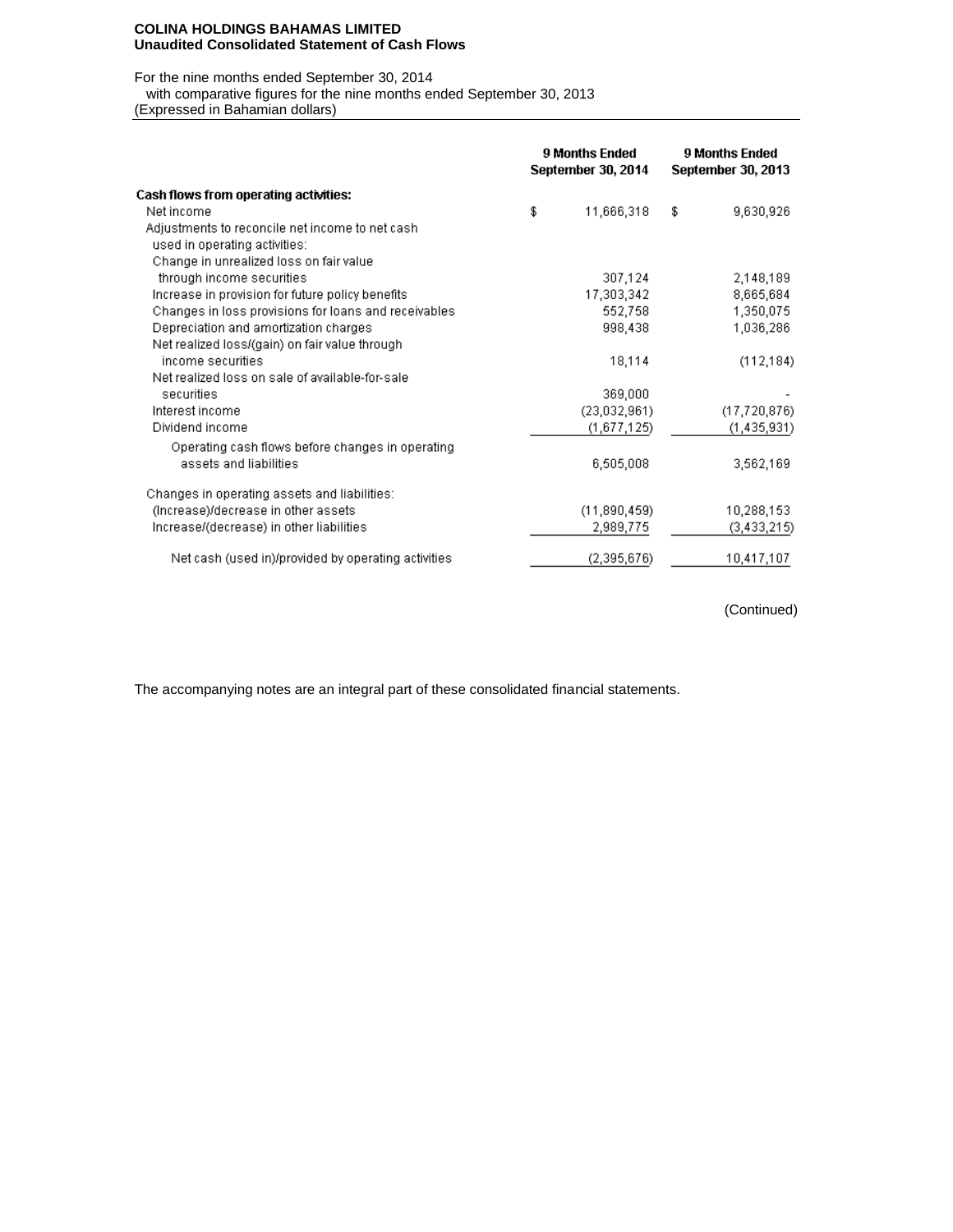#### **COLINA HOLDINGS BAHAMAS LIMITED Unaudited Consolidated Statement of Cash Flows**

For the nine months ended September 30, 2014

with comparative figures for the nine months ended September 30, 2013

(Expressed in Bahamian dollars)

|                                                       | <b>9 Months Ended</b> | <b>9 Months Ended</b><br><b>September 30, 2013</b> |
|-------------------------------------------------------|-----------------------|----------------------------------------------------|
| <b>Cash flows from investing activities:</b>          | September 30, 2014    |                                                    |
| Acquisition of subsidiaries, net of cash acquired     | 272,127               | 3,500,372                                          |
| Increase in term deposits with original maturities    |                       |                                                    |
| greater than 90 days                                  | (5,642,871)           | (10, 887, 134)                                     |
| Decrease in restricted cash                           |                       | 6,625                                              |
| Fair value through income securities purchased        | (15, 335, 343)        | (17, 304, 674)                                     |
| Proceeds on disposal of fair value through income     |                       |                                                    |
| securities                                            | 3,047,756             | 1,146,163                                          |
| Available-for-sale securities purchased               | (8,484,597)           | (19,884,692)                                       |
| Proceeds on disposal of available-for-sale securities | 3,231,127             | 6,176,413                                          |
| Decrease in loans to policyholders                    | (1,893,414)           | (772,055)                                          |
| Additions to investment property                      | (45, 120)             | (235, 184)                                         |
| Net change in mortgage and commercial loans           | 4,416,496             | 2,255,440                                          |
| Interest received                                     | 22,013,393            | 17,088,611                                         |
| Dividends received                                    | 1,677,125             | 1,435,931                                          |
| Additions to property and equipment                   | (184, 890)            | (398, 262)                                         |
| Net cash provided by/(used in) investing activities   | 3,071,789             | (17, 872, 446)                                     |
| Cash flows used in financing activities:              |                       |                                                    |
| Sale of treasury shares                               |                       | 103,982                                            |
| Dividends to ordinary shareholders                    | (4.941.926)           | (4, 450, 531)                                      |
| Dividends to preference shareholders                  | (1,898,439)           | (1,875,000)                                        |
| Net cash used in financing activities                 | (6,840,365)           | (6, 221, 549)                                      |
| Net decrease in cash and cash equivalents             | (6, 164, 252)         | (13,676,888)                                       |
| Cash and cash equivalents, beginning of period        | 39,808,922            | 45,331,638                                         |
| Cash and cash equivalents, end of period (Note 3)     | \$<br>33,644,670      | 31,654,750<br>\$                                   |

(Concluded)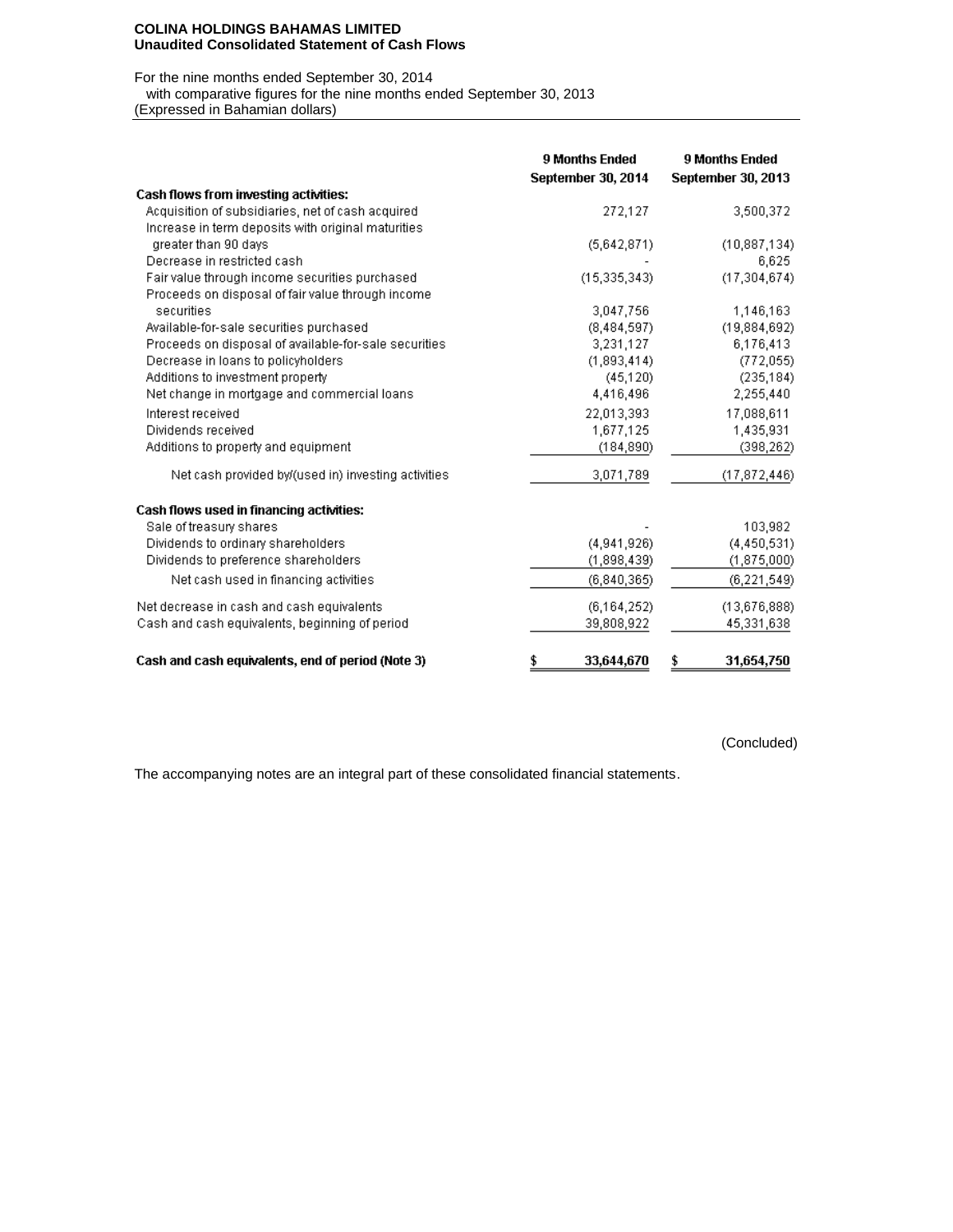For the period ended September 30, 2014 (Expressed in Bahamian dollars)

## **1. General Information**

Colina Holdings Bahamas Limited ("the Company") was incorporated under the laws of the Commonwealth of The Bahamas on July 6, 1993.

The Company acts principally as a holding company of its principal subsidiaries, Colina Insurance Limited ("Colina"), a wholly-owned life and health insurer incorporated in The Bahamas; Colina General Insurance Agency & Brokers Limited ("CGIA"), a wholly-owned general insurance agent and broker; and Colina Financial Advisors Ltd. ("CFAL"), a wholly-owned financial services company.

Colina is registered to operate as a life and health insurer in The Bahamas, The Cayman Islands, and The Turks and Caicos Islands. CGIA holds a dual registration as a general insurance broker and agent for operations in The Bahamas. CFAL is licensed as a broker dealer in The Bahamas.

The ordinary shares of the Company are listed on the Bahamas International Securities Exchange. At September 30, 2014 approximately 58.1% (2013: 58.1%) of the Company's issued ordinary shares were owned by AF Holdings Ltd. ("AFH") and 41.9% (2013: 41.9%) by the Bahamian public.

The registered office of the Company is located at Trinity Place Annex, Frederick and Shirley Streets, P.O. Box N-4805, Nassau, The Bahamas and its principal place of business is located at 308 East Bay Street, P.O. Box N-4728, Nassau, The Bahamas.

## **2. Significant Accounting Policies**

The consolidated financial statements have been prepared in accordance with International Financial Reporting Standards ("IFRS") for interim financial information. Accordingly, they do not include all of the information and footnotes required by IFRS for complete financial statements. In the opinion of management, these unaudited condensed consolidated financial statements reflect all adjustments (consisting of normal recurring accruals) considered necessary for a fair presentation of the Company's financial position and results of operations as at the end of and for the periods presented. All significant intercompany accounts and transactions have been eliminated from these statements. The preparation of unaudited condensed consolidated financial statements in conformity with IFRS requires management to make estimates and assumptions that affect the reported amounts of assets and liabilities and disclosure of contingent assets and liabilities at the date of the financial statements and the reported amounts of revenues and expenses during the reporting period. Actual results could differ from these estimates.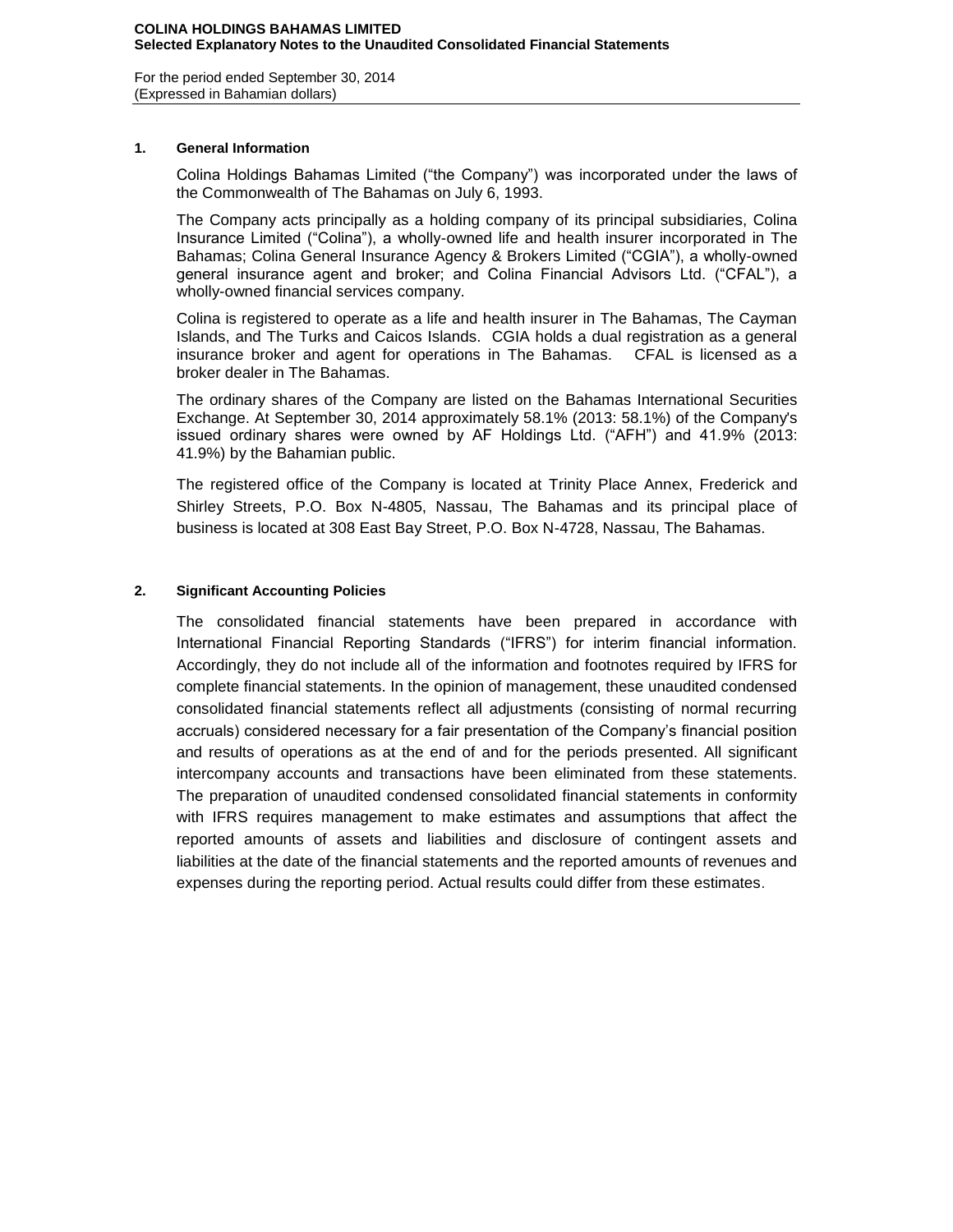For the period ended September 30, 2014 (Expressed in Bahamian dollars)

## **3. Cash and Cash Equivalents**

For the purposes of the consolidated statement of cash flows, cash and cash equivalents are comprised of the following:

|                                            | September 30,<br>2014 |                |    | September 30,<br>2013 |  |  |  |
|--------------------------------------------|-----------------------|----------------|----|-----------------------|--|--|--|
| Term deposits                              | \$                    | 44,658,414     | \$ | 31,282,732            |  |  |  |
| Less: Deposits with original maturities of |                       |                |    |                       |  |  |  |
| greater than 90 days                       |                       | (26, 739, 480) |    | (20,664,055)          |  |  |  |
| Short-term deposits                        |                       | 17,918,934     |    | 10,618,677            |  |  |  |
| Cash and demand balances.                  |                       | 17,229,163     |    | 22,024,247            |  |  |  |
| Less: Bank overdraft i                     |                       | (1,503,427)    |    | (988, 174)            |  |  |  |
| Total cash and cash equivalents.           |                       | 33,644,670     |    | 31,654,750            |  |  |  |

## **4. Basic Earnings Per Ordinary Share**

Basic earnings per ordinary share is calculated by dividing net income attributable to ordinary shareholders of the Company by the weighted average number of ordinary shares issued and outstanding during the period, excluding ordinary shares of the Company acquired by Colina held as treasury shares.

|                                                                                                                                                              | 9 Months<br>Ended<br>September 30, 2014 | 9 Months<br>Ended<br>September 30, 2013 |  |  |  |
|--------------------------------------------------------------------------------------------------------------------------------------------------------------|-----------------------------------------|-----------------------------------------|--|--|--|
| Net income attributable to equity shareholders<br>Net income attributable to ordinary shareholders<br>Weighted average number of ordinary shares outstanding | 10,487,940<br>8,589,501<br>24,709,631   | 9,209,024<br>7,334,024<br>24,691,853    |  |  |  |
| Basic earnings per ordinary share                                                                                                                            | 0.35                                    | 0.30                                    |  |  |  |

|                                                                                                                                                              | 3 Months<br>Ended<br>September 30, 2014 |   | 3 Months<br>Ended<br>September 30, 2013 |
|--------------------------------------------------------------------------------------------------------------------------------------------------------------|-----------------------------------------|---|-----------------------------------------|
| Net income attributable to equity shareholders<br>Net income attributable to ordinary shareholders<br>Weighted average number of ordinary shares outstanding | 3,441,609<br>2,808,796<br>24,709,631    |   | 2,507,702<br>1,570,202<br>24,709,631    |
| Basic earnings per ordinary share                                                                                                                            | 0.11                                    | S | 0.06                                    |